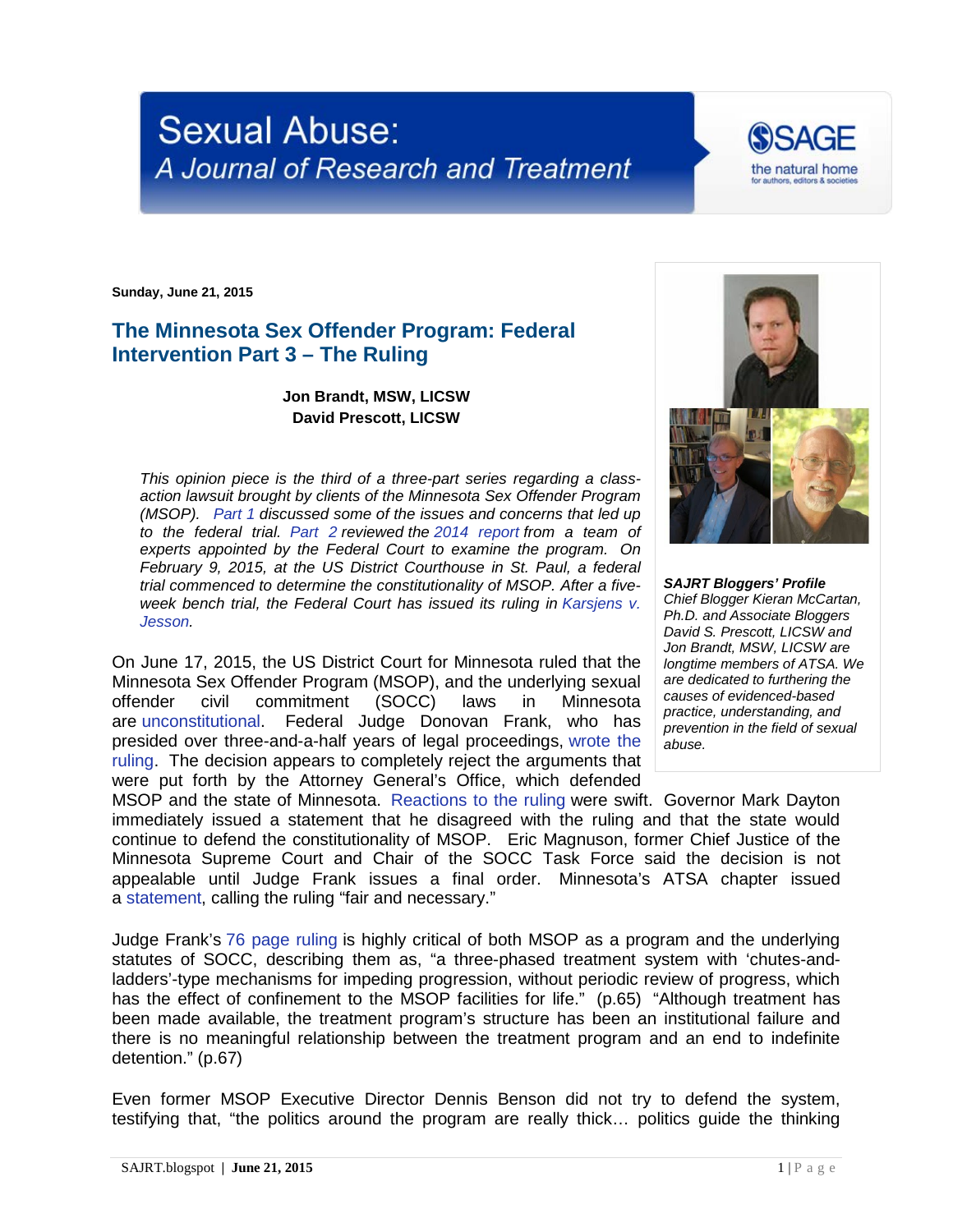process of those involved in the [release] process… this program is going to, I think, eventually be deemed unconstitutional, and in its current form probably should be." (p.68)

The reasons for the Federal ruling of "unconstitutional," on face and as applied, can be summarized into the following areas of concern (from the "Conclusions of Law" p. 50-67):

- The statutes and the program do not provide for periodic, independent risk assessments to evaluate whether or not an individual continues to meet constitutional criteria for commitment. Those risk assessments that have been performed have not all been performed in a constitutional manner. MSOP acknowledged that they do not know which clients meet criteria for commitment or release.
- The statutes do not provide for judicial bypass the ability for clients to seek relief from confinement by appealing directly to the courts.
- The statutes render discharge from MSOP more onerous than the statutory criteria for initial commitment. There is either no end to treatment, or clients who have completed treatment or sufficiently reduced their risk, remain confined. Release cannot be predicated on completion of treatment, or readiness to reenter the community, but rather on sufficient reduction of "dangerousness." There must be one unifying criteria for commitment and release.
- The statutes impermissibly transfer the burden to petition for a reduction of custody from the state to the client. MSOP staff acknowledged that there are many clients who could be safely treated in less restrictive alternatives (LRAs). MSOP only supports petitioning for clients in the final phase of treatment. MSOP has failed to assist clients in petitioning, and fails to provide discharge planning to all clients. The statutes do not require the State to take any affirmative action to petition for reduction of custody or discharge on behalf of clients who no longer satisfy criteria for continued commitment. The petition process can take years.
- The statutes allow for placement of MSOP clients in less restrictive alternatives, but LRAs are effectively not available for clients. There are no LRAs upon initial commitment, and few LRA's for clients who petition for conditional release. Only two clients are currently on provisional release, and no clients have ever been unconditionally discharged.

A key theme in Judge Frank's ruling stems more from what MSOP hasn't done than what it has, "Plaintiffs have shown that each Class Member has been harmed and their liberty has been implicated as a result of Defendants' actions. For example, Defendants created the MSOP's treatment program structure, developed the phase progression policies, and had the discretion to conduct periodic risk assessments of each Class Member and to petition on behalf of the Class Members, but have chosen not to do so. By failing to provide the necessary process, Defendants have failed to maintain the program in such a way as to ensure that all Class Members are not unconstitutionally deprived of their right to liberty." (p.51)

Judge Frank wrote, "Treatment has never been a way out of confinement for committed individuals." (p.64) "Contrary to Defendant's assertion that Plaintiffs allege merely a generalized concern, Plaintiffs have shown that all Class Members have suffered an injury in fact – the loss of liberty in a manner not narrowly tailored to the purpose for commitment." (p.50) "The overall failure of the treatment program over so many years is evidence of the punitive effect." (p.65) "Each of the reasons set forth above are an independent reason for the Court to conclude that section 253D is unconstitutional as applied." (p.65)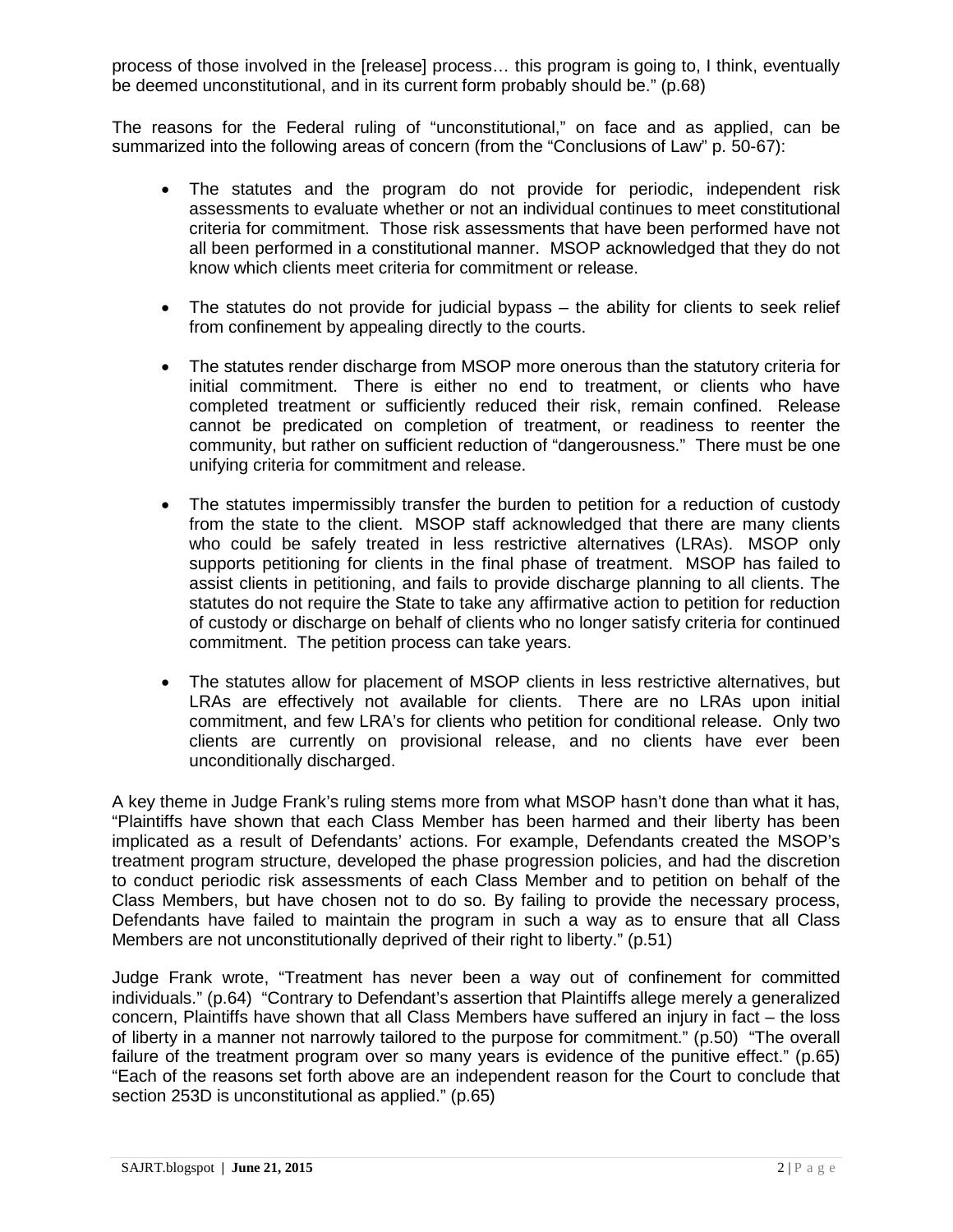Going forward, it appears that the standard for commitment, from initial confinement to criteria for release, must be the same (p.73): "It is constitutionally mandated that only individuals who constitute a 'real, continuing, and serious danger to society' may continue to be civilly committed to MSOP." (p.60) "… discharge must be granted if the individual is *either* no longer dangerous to the public *or* no longer suffers from a mental condition requiring treatment." (p.62)

In the closing pages of Judge Frank's ruling, he opined that Minnesota's SOCC system is flawed for essentially two distinct, but interconnected reasons: (1) that society is frustrated with our inability to effectively mitigate crime broadly and sexual violence specifically, with sexual offenders being the target of "society's opprobrium," and (2) the blurry relationship with our criminal justice system. Judge Frank concluded, "Consequently, the Court observes that, in light of the current state of Minnesota's sex offender civil commitment scheme, it is not only the 'moral credibility of the criminal justice system,' that is at stake today, but the credibility of the entire system, including all stakeholders that work within the system, and those affected by the system, not forgetting those who have been convicted of crimes, their victims, and the families of both." (p.68-72)

Eric Janus, William Mitchell College of Law President and Dean, has been a longtime critic of SOCC, and has described the federal ruling as a ["sweeping condemnation"](http://www.mprnews.org/story/2015/06/17/sex-offender-program-unconstitutional) of sexual offender civil commitment in Minnesota. Professor [Janus has warned](https://ccoso.org/sites/default/files/import/Closing-Pandora) for more than two decades that SOCC is deceptively enticing, deeply flawed public policy, and constitutionally tenuous. The [federal courts have warned](https://www.law.cornell.edu/supct/html/95-1649.ZC.html) for two-decades that if SOCC becomes de facto [preventive detention,](http://scholarlycommons.law.northwestern.edu/cgi/viewcontent.cgi?article=7407&context=jclc) they will intervene – and they did.

## **What's Next?**

Judge Frank has exercised judicial restraint for more than three years, but wrote in his powerful ruling, "As the Court has stated in a number of previous orders, and will now say one last time, the time is now for all of the stakeholders in the criminal justice system and civil commitment system to come together and develop policies and pass laws..." (p.74)

Judge Frank concluded his ruling with a request for top political leaders of Minnesota, and other stakeholders, to come together to discuss solutions at a "Remedies Phase Pre-hearing Conference" at the US District Courthouse in St. Paul, on August 10, 2015. Judge Frank acknowledged that he cannot compel political leaders to attend, and given that one invitee, Governor Dayton, has said the state will defend the constitutionality of MSOP, it's too soon to know if the Executive branch is planning to appeal or ready to engage in "remedies." Perhaps, after 20 years of complacency within state government, the state isn't taking it seriously when the Federal Court says, "Recognizing that the MSOP system is unconstitutional, there may well be changes that could be made immediately, short of ordering the closure of the facilities..." (p.4)

Perhaps it is too soon to know the reach of this federal ruling, but there are ramifications, for example, for a similar, concurrent federal lawsuit in Missouri. Interestingly, Minnesota and Missouri are both in the Eighth Circuit of the US Court of Appeals, which means that an appeal from either or both states would be heard by the same Court. While Judge Frank's ruling is binding in Minnesota, a Federal Appeals Court ruling would be binding within the Circuit, and a federal court ruling in any part of the US can be influential across the country. Undoubtedly, SOCC programs in all 20 states are taking note of this ruling, and the 30 states that don't have SOCC might be thinking twice about going down that road.

When a Federal Court drops the judicial "nuclear bomb" of "unconstitutional" on laws within the US, it is not just a legal opinion, it should be seen as a wake-up call that we have gone astray of "our constitution" – a set of human values that are so bedrock to a civilized society, and